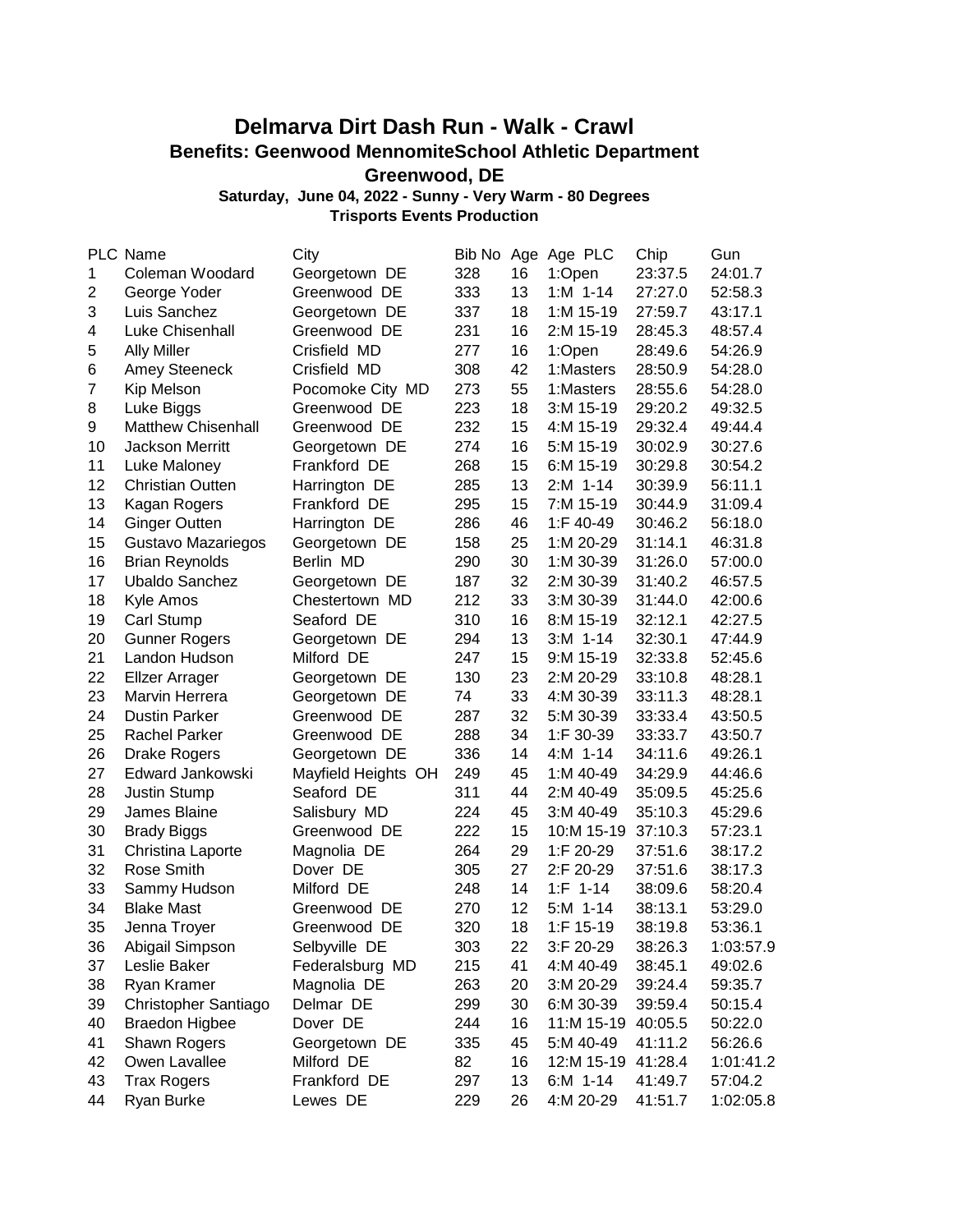| 45 | Ej Tennefoss            | Greenwood DE      | 317 | 17 | 13:M 15-19 41:54.9             |           | 1:02:08.4           |
|----|-------------------------|-------------------|-----|----|--------------------------------|-----------|---------------------|
| 46 | <b>Dustin Cramer</b>    | Greenwood DE      | 342 | 17 | 14:M 15-19 41:57.7             |           | 1:02:10.3           |
| 47 | <b>Timothy Rogers</b>   | Frankford DE      | 296 | 41 | 6:M 40-49                      | 42:47.7   | 58:03.1             |
| 48 | <b>Bryce Willey</b>     | Federalsburg MD   | 326 | 15 | 15:M 15-19 43:09.9             |           | 53:26.6             |
| 49 | Cole Tolson             | Preston MD        | 347 | 17 | 16:M 15-19 43:34.5             |           | 53:50.4             |
| 50 | John Wilhelm            | Milton DE         | 348 | 15 | 17:M 15-19 43:39.4             |           | 1:03:53.0           |
| 51 | Eileen Corrigan         | Milford DE        | 233 | 65 | 1:F 60-99                      | 43:54.9   | 54:11.0             |
| 52 | Wayne Jones             | Ocean City MD     | 252 | 64 | 1:M 60-99                      | 44:14.9   | 59:29.7             |
| 53 | <b>Lindsay Dodge</b>    | Harrington DE     | 236 | 30 | 2:F 30-39                      | 44:18.0   | 59:34.4             |
| 54 | Josiah Swartzentruber   | Greenwood DE      | 312 | 16 | 18:M 15-19 44:35.0             |           | 1:04:48.1           |
| 55 | Alia Deputy             | Greenwood DE      | 234 | 13 | $2: F 1-14$                    | 46:14.1   | 1:01:30.3           |
| 56 | Olivia Smoker           | Greenwood DE      | 306 | 14 | $3:$ F 1-14                    | 46:39.5   | 1:01:56.2           |
| 57 | Brianna Bryfogle        | Greenwood DE      | 227 | 25 | 4:F 20-29                      | 46:40.8   | 1:01:57.4           |
| 58 | Ayden Gonzalez          | Delmar DE         | 240 | 22 | 5:M 20-29                      | 48:02.9   | 53:20.3             |
| 59 | Kaleigh Layton          | Delmar DE         | 265 | 21 | 5:F 20-29                      | 48:08.7   | 53:25.9             |
| 60 | Steve Ball              | Delmar DE         | 216 | 41 | 7:M 40-49                      | 48:20.1   | 53:37.4             |
| 61 | <b>Richie Wright</b>    | Salisbury MD      | 330 | 22 | 6:M 20-29                      | 49:17.6   | 49:44.3             |
| 62 | Carol Walston           | Parsonsburg MD    | 324 | 57 | 1:F 50-59                      | 49:25.6   | 49:52.4             |
| 63 | Keith Smith             | Parsonsburg MD    | 304 | 55 | 1:M 50-59                      | 49:25.7   | 49:52.0             |
| 64 | Jerry Wright            | Parsonsburg MD    | 329 | 58 | 2:F 50-59                      | 49:27.0   | 49:53.1             |
| 65 | Rebecca Righter         | Salisbury MD      | 292 | 43 | 2:F 40-49                      | 49:27.7   | 49:53.9             |
| 66 | Lorie Tolson            | Preston MD        | 318 | 45 | 3:F 40-49                      | 51:37.7   | 1:01:53.9           |
| 67 | <b>Connor Bauer</b>     | Delmar DE         | 220 | 22 | 7:M 20-29                      | 51:51.4   | 57:08.7             |
| 68 | Sabrina Bleech          | Salisbury MD      | 225 | 41 | 4:F 40-49                      | 52:48.6   | 53:15.8             |
| 69 | Sabine Sayler           | Salisbury MD      | 300 | 53 | 3:F 50-59                      | 52:48.6   | 53:15.9             |
| 70 | Jennifer Rohe           | Dagsboro DE       | 298 | 49 | 5:F 40-49                      | 52:49.5   | 53:17.5             |
| 71 | Penni Nichols           | Salisbury MD      | 283 | 53 | 4:F 50-59                      | 52:54.0   | 53:21.9             |
| 72 | <b>Brian King</b>       | Churchville MD    | 254 | 46 | 8:M 40-49                      | 53:27.8   | 1:08:44.6           |
| 73 | Jeffrey Brummitt        | Princess Anne MD  | 345 | 17 | 19:M 15-19                     | 54:16.5   | 1:09:32.0           |
| 74 | Jo Hendon               | Reston VA         | 243 | 64 | 2:F 60-99                      | 54:16.6   | 1:04:32.9           |
| 75 | Natalie Watkinson       | Princess Anne MD  | 343 | 17 | 2:F 15-19                      | 54:17.3   | 1:09:32.7           |
| 76 | <b>Helena Alves</b>     | Salisbury MD      | 344 | 37 | 3:F 30-39                      | 54:19.4   | 1:09:35.2           |
| 77 | Jeff Brummitt           | Princess Anne MD  | 346 | 44 | 9:M 40-49                      | 54:20.4   | 1:09:35.7           |
| 78 | <b>Theresa McDuffie</b> | Lewes DE          | 272 | 41 | 6:F 40-49                      | 54:20.9   | 1:14:33.9           |
| 79 | Katie Hudson            | Milford DE        | 246 | 44 | 7:F 40-49                      | 54:21.5   | 1:14:33.8           |
| 80 | <b>Tina Doak</b>        | Parsonsburg MD    | 235 | 59 | 5:F 50-59                      | 57:13.0   | 57:40.0             |
| 81 | <b>Andrew Yerkes</b>    | Greenwood DE      | 331 | 28 | 8:M 20-29                      | 58:42.1   | 1:04:00.4           |
| 82 | <b>Chase Marvil</b>     | Greenwood DE      | 269 | 24 | 9:M 20-29                      | 58:42.4   | 1:04:00.8           |
| 83 | Ashley Bidel            | Rehoboth Beach DE | 99  | 42 | 8:F 40-49                      | 59:17.1   | 1:14:33.6           |
| 84 | Devon Reber             | Milton DE         | 88  | 31 | 4:F 30-39                      | 59:21.9   | 1:14:38.1           |
| 85 | Mark Wersebe            | Felton DE         | 325 | 66 | 2:M 60-99                      | 1:03:08.9 | 1:28:41.1           |
| 86 | <b>Trey Jewell</b>      | Seaford DE        | 250 | 28 | 10:M 20-29                     | 1:04:00.3 | 1:04:00.3           |
| 87 | Sarah Kirk              | Federalsburg MD   | 258 | 44 | 9:F 40-49                      |           | 1:05:29.6 1:15:48.3 |
| 88 | Tanya Koch              | Magnolia DE       | 259 | 40 | 10:F 40-49                     |           | 1:05:30.7 1:10:47.7 |
| 89 | Anna Tomko              | Georgetown DE     | 319 | 39 | 5:F 30-39                      |           | 1:05:31.0 1:10:47.5 |
| 90 | Nicole Moore            | Greenwood DE      | 281 | 36 | 6:F 30-39                      |           | 1:05:36.5 1:10:53.1 |
| 91 | Kyle Moore              | Greenwood DE      | 280 | 34 | 7:M 30-39                      |           | 1:05:36.5 1:10:53.2 |
| 92 | Jeremiah Schrock        | Federalsburg MD   | 301 | 15 | 20:M 15-19                     |           | 1:09:01.0 1:19:17.8 |
| 93 | <b>Gracie Elliott</b>   | Federalsburg MD   | 238 | 15 | $3:$ F 15-19                   |           | 1:09:05.8 1:19:23.5 |
| 94 | Daniel McBroom          | Federalsburg MD   | 271 | 14 | 7:M 1-14                       |           | 1:09:24.3 1:19:41.5 |
| 95 | Anna Kirk               | Federalsburg MD   | 255 | 15 | 4:F 15-19                      |           | 1:09:29.0 1:19:47.6 |
| 96 | <b>Andrew Baker</b>     | Federalsburg MD   | 214 | 15 | 21:M 15-19 1:09:29.0 1:19:45.7 |           |                     |
|    |                         |                   |     |    |                                |           |                     |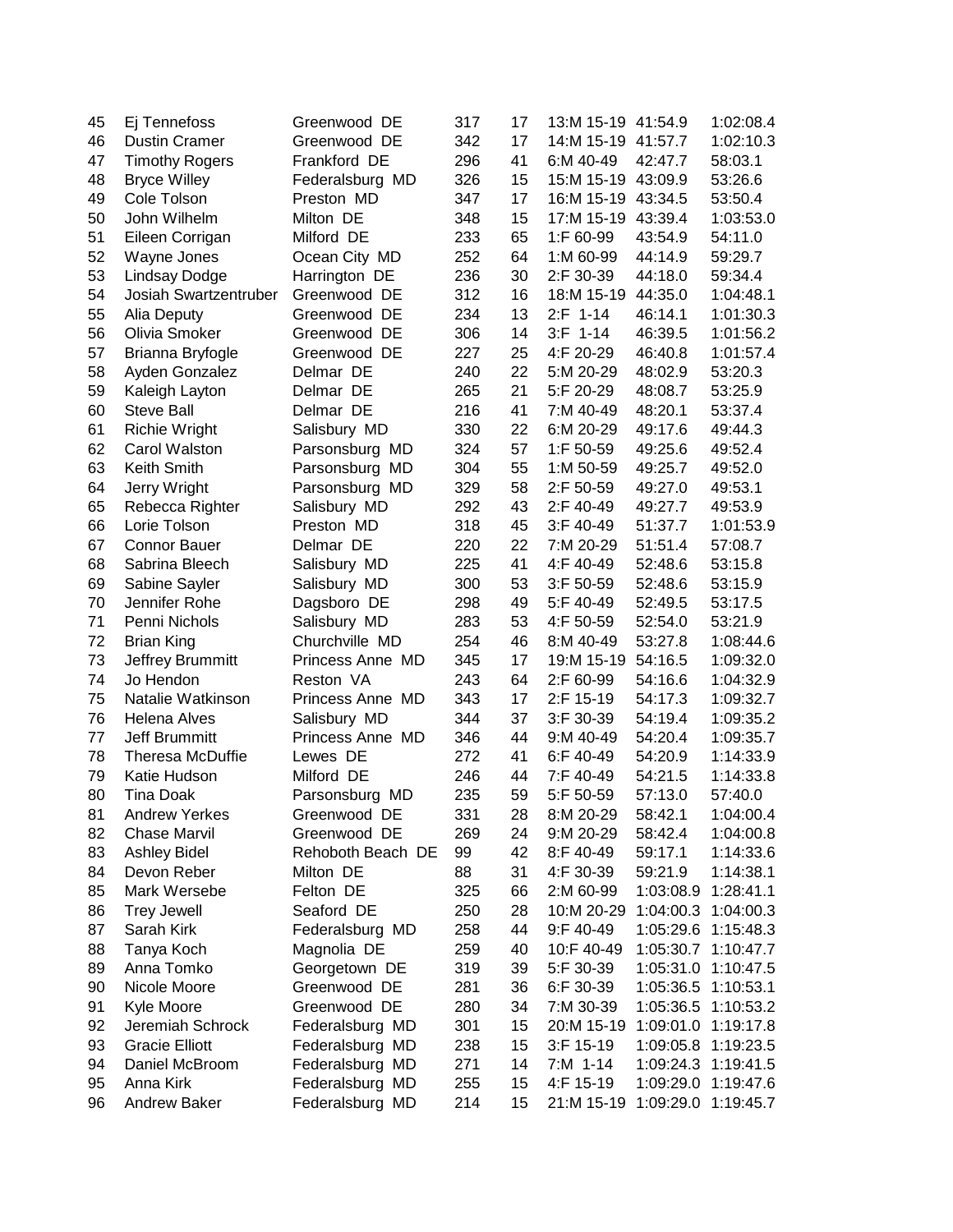| 97  | <b>Emily Kirk</b>       | Federalsburg MD       | 257 | 15 | 5:F 15-19                      |           | 1:09:38.2 1:19:55.9 |
|-----|-------------------------|-----------------------|-----|----|--------------------------------|-----------|---------------------|
| 98  | Lisa Stetler            | Lewes DE              | 309 | 46 | 11:F 40-49                     | 1:09:41.2 | 1:29:52.9           |
| 99  | Megan Kramer            | Magnolia DE           | 261 | 25 | 6:F 20-29                      | 1:09:46.2 | 1:29:57.4           |
| 100 | Jennifer Hochrein       | Milton DE             | 245 | 53 | 6:F 50-59                      | 1:09:50.9 | 1:30:02.8           |
| 101 | <b>Christopher Kirk</b> | Federalsburg MD       | 256 | 12 | $4:$ F 1-14                    | 1:10:24.8 | 1:20:42.8           |
| 102 | <b>Rylie Stancliff</b>  | Federalsburg MD       | 307 | 12 | $5:F$ 1-14                     | 1:10:29.3 | 1:20:47.3           |
| 103 | <b>Faith Elliott</b>    | Federalsburg MD       | 237 | 12 | $6:$ F 1-14                    | 1:10:32.0 | 1:20:49.7           |
| 104 | <b>Ryan Scott</b>       | Federalsburg MD       | 302 | 15 | 22:M 15-19                     | 1:10:35.4 | 1:20:52.7           |
| 105 | <b>Allie Tsapoukis</b>  | Millsboro DE          | 321 | 12 | $7: F 1-14$                    | 1:12:43.3 | 1:38:15.7           |
| 106 | Jenny Taylor            | Georgetown DE         | 314 | 37 | 7:F 30-39                      | 1:12:43.3 | 1:38:17.2           |
| 107 | Paige Taylor            | Millsboro DE          | 316 | 31 | 8:F 30-39                      | 1:12:43.6 | 1:38:16.8           |
| 108 | <b>Caroline Turner</b>  | Selbyville DE         | 322 | 29 | 7:F 20-29                      | 1:12:44.0 | 1:38:17.3           |
| 109 | Eva Taylor              | Millsboro DE          | 313 | 12 | $8:F$ 1-14                     | 1:12:44.0 | 1:38:16.7           |
| 110 | Madeline Taylor         | Georgetown DE         | 315 | 12 | $9:F$ 1-14                     | 1:12:45.0 | 1:38:17.4           |
| 111 | Nathan Bradshaw         | Dagsboro DE           | 226 | 30 | 8:M 30-39                      | 1:12:45.8 | 1:38:18.5           |
| 112 | Delana Messick          | Millsboro DE          | 275 | 14 | 10:F 1-14                      | 1:13:31.8 | 1:39:05.8           |
| 113 | <b>Garland Messick</b>  | Millsboro DE          | 276 | 48 | 10:M 40-49                     | 1:13:43.4 | 1:39:17.4           |
| 114 | <b>Trenton Tempel</b>   | <b>Bridgeville DE</b> | 81  | 13 | 8:M 1-14                       | 1:14:40.8 | 1:40:12.7           |
| 115 | <b>Heather Walker</b>   | Milton DE             | 323 | 34 | 9:F 30-39                      | 1:15:07.0 | 1:40:41.5           |
| 116 | Sandra Chambers         | Millsboro DE          | 230 | 39 | 10:F 30-39                     | 1:15:07.7 | 1:40:42.7           |
| 117 | <b>Beth Fritzeen</b>    | Lewes DE              | 239 | 54 | 7:F 50-59                      | 1:17:28.5 | 1:37:41.7           |
| 118 | Nancy Beaumont          | Lewes DE              | 221 | 64 | 3:F 60-99                      | 1:17:30.0 | 1:37:43.8           |
| 119 | Laura Burke             | Lewes DE              | 228 | 52 | 8:F 50-59                      | 1:17:31.1 | 1:37:44.8           |
| 120 | Josh Pritchett          | <b>Bridgeville DE</b> | 77  | 35 | 9:M 30-39                      | 1:17:51.1 | 1:43:22.8           |
| 121 | Rebecca Malone          | Seaford DE            | 267 | 24 | 8:F 20-29                      | 1:17:54.1 | 1:43:28.8           |
| 122 | Mia Pritchett           | Bridgeville DE        | 86  | 13 | $11: F 1-14$                   | 1:17:55.3 | 1:43:26.5           |
| 123 | Amy Zook                | Magnolia DE           | 341 | 44 | 11:M 40-49                     | 1:18:18.8 | 1:18:46.0           |
| 124 | Jenn Tribbett           | Seaford DE            | 339 | 32 | 11:F 30-39                     | 1:18:25.4 | 1:18:53.2           |
| 125 | <b>Kylee Carpenter</b>  | Dover DE              | 338 | 24 | 9:F 20-29                      | 1:18:28.4 | 1:18:55.9           |
| 126 | Emma Adams              | Seaford DE            | 340 | 42 | 12:F 40-49                     | 1:18:34.0 | 1:19:00.7           |
| 127 | Donna Wood              | Preston MD            | 327 | 43 | 13:F 40-49                     | 1:22:27.2 | 1:56:12.8           |
| 128 | <b>Becky Kemens</b>     | Ridgely MD            | 253 | 38 | 12:F 30-39                     | 1:22:27.6 | 1:56:12.8           |
| 129 | Logan Barry             | Delmar MD             | 219 | 13 | $9: M$ 1-14                    | 1:24:12.5 | 1:54:28.4           |
| 130 | Leslie Barry            | Delmar MD             | 218 | 41 | 14:F 40-49                     | 1:24:19.9 | 1:54:35.4           |
| 131 | Jonas Barry             | Delmar MD             | 217 | 38 | 10:M 30-39                     | 1:24:20.2 | 1:54:36.2           |
|     | 132 Alex Monteverde     | Berlin MD             | 278 | 15 | 6:F 15-19                      |           | 1:24:22.5 1:54:38.9 |
| 133 | Joe Monteverde          | Berlin MD             | 279 | 40 | 12:M 40-49 1:24:22.7 1:54:39.1 |           |                     |
| 134 | Mimi Kramer             | Magnolia DE           | 262 | 49 | 15:F 40-49                     |           | 1:25:23.2 1:45:34.8 |
| 135 | Ken Kramer              | Magnolia DE           | 260 | 51 | 2:M 50-59                      |           | 1:25:23.3 1:45:34.2 |
| 136 | Noelle Babilya          | Newark DE             | 213 | 32 | 13:F 30-39                     |           | 1:38:17.9 2:03:55.4 |
| 137 | David Mullin            | Newark DE             | 282 | 33 | 11:M 30-39                     |           | 1:38:19.6 2:03:55.7 |
| 138 | Ryan Robison            | Millsboro DE          | 293 | 26 | 11:M 20-29                     |           | 2:04:55.2 2:30:30.0 |
| 139 | <b>Kylie Hastings</b>   | Millsboro DE          | 242 | 24 | 10:F 20-29                     |           | 2:07:24.7 2:33:00.0 |

## **Age Group Results**

## **Female Open Champion**

| PLC Name           | Citv         | Age O'All Chip |         | Gun            | Pace |
|--------------------|--------------|----------------|---------|----------------|------|
| <b>Ally Miller</b> | Crisfield MD | 16             | 28:49.6 | 54:26.9 9:18/M |      |

**Female Masters Champion**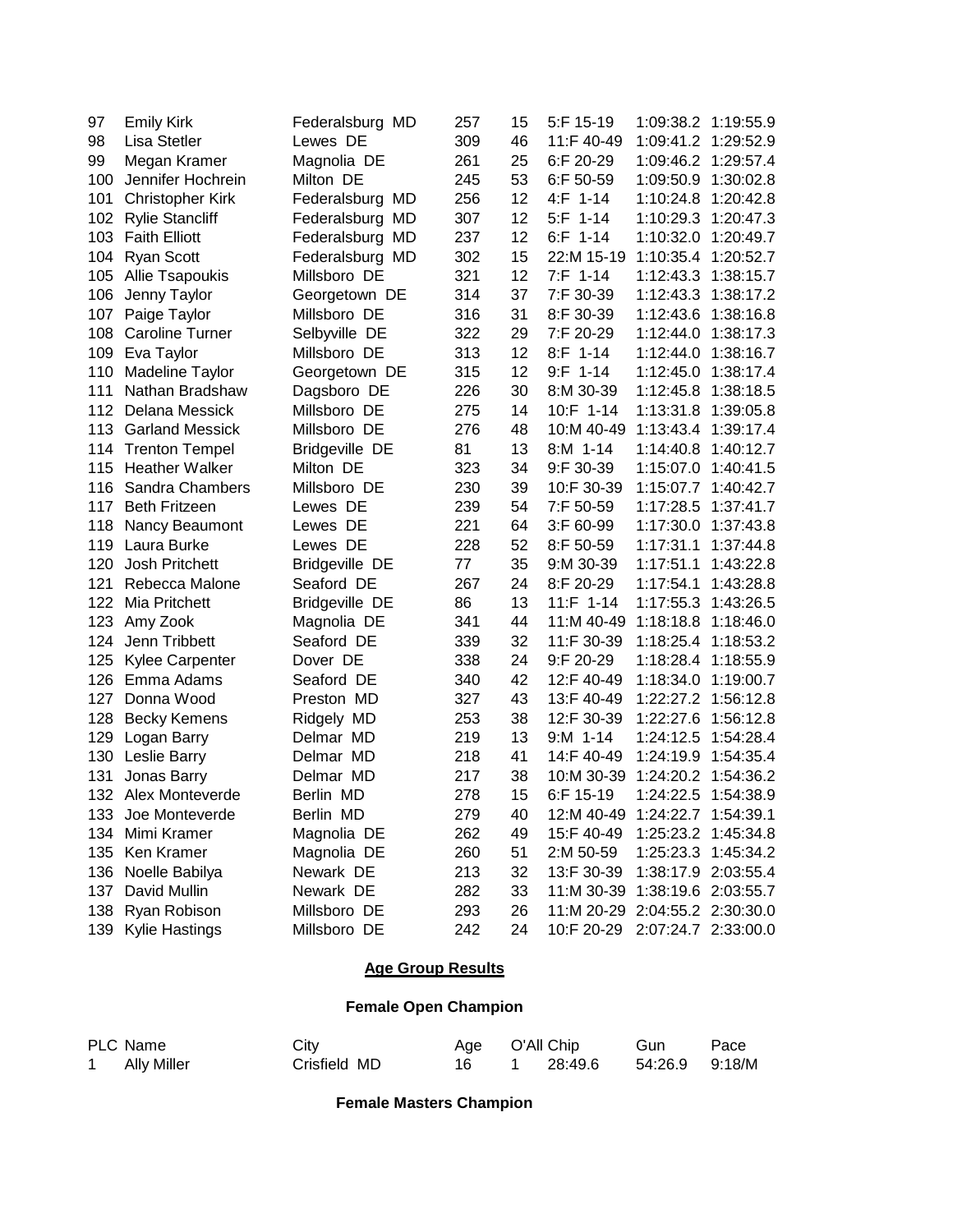| 1                                                                                                                                                                                                                                                                                                                                                                                                                                                                                                                                                                                                                                                                                                                                                                                                                                                                                                                                                                                                                                                                                                                                                                                                                                                                                                                                                                                                                                                                                                                                                                                                                                                                                                                                                                                                                                                                                                                                                                                                                                                                                                                                                                                                                                                                                                                                                                                                                                                                                                                                                                                                                                                                                                                                                       | <b>Amey Steeneck</b>                                                              | City<br>Crisfield MD                                                        | Age<br>42                  | 2                          | 28:50.9                                                 | Gun<br>54:28.0                                              | Pace<br>9:18/M                                                         |  |  |  |  |
|---------------------------------------------------------------------------------------------------------------------------------------------------------------------------------------------------------------------------------------------------------------------------------------------------------------------------------------------------------------------------------------------------------------------------------------------------------------------------------------------------------------------------------------------------------------------------------------------------------------------------------------------------------------------------------------------------------------------------------------------------------------------------------------------------------------------------------------------------------------------------------------------------------------------------------------------------------------------------------------------------------------------------------------------------------------------------------------------------------------------------------------------------------------------------------------------------------------------------------------------------------------------------------------------------------------------------------------------------------------------------------------------------------------------------------------------------------------------------------------------------------------------------------------------------------------------------------------------------------------------------------------------------------------------------------------------------------------------------------------------------------------------------------------------------------------------------------------------------------------------------------------------------------------------------------------------------------------------------------------------------------------------------------------------------------------------------------------------------------------------------------------------------------------------------------------------------------------------------------------------------------------------------------------------------------------------------------------------------------------------------------------------------------------------------------------------------------------------------------------------------------------------------------------------------------------------------------------------------------------------------------------------------------------------------------------------------------------------------------------------------------|-----------------------------------------------------------------------------------|-----------------------------------------------------------------------------|----------------------------|----------------------------|---------------------------------------------------------|-------------------------------------------------------------|------------------------------------------------------------------------|--|--|--|--|
| <b>PLC Name</b><br>O'All Chip<br><b>Female 14 and Under</b><br><b>PLC Name</b><br>City<br>O'All Chip<br>Gun<br>Age<br>Milford DE<br>14<br>$\overline{7}$<br>38:09.6<br>58:20.4<br>Sammy Hudson<br>1<br>13<br>12<br>46:14.1<br>2<br>Alia Deputy<br>Greenwood DE<br>1:01:30.3<br>3<br>Olivia Smoker<br>14<br>13<br>Greenwood DE<br>46:39.5<br>1:01:56.2<br>12<br>42<br><b>Christopher Kirk</b><br>1:10:24.8<br>1:20:42.8 22:43/M<br>4<br>Federalsburg MD<br>5<br>12<br>43<br>1:20:47.3 22:44/M<br><b>Rylie Stancliff</b><br>1:10:29.3<br>Federalsburg MD<br>12<br>1:20:49.7 22:45/M<br>6<br><b>Faith Elliott</b><br>Federalsburg MD<br>44<br>1:10:32.0<br>$\overline{7}$<br>12<br>Allie Tsapoukis<br>Millsboro DE<br>45<br>1:38:15.7 23:28/M<br>1:12:43.3<br>12<br>8<br>Millsboro DE<br>49<br>1:38:16.7 23:28/M<br>Eva Taylor<br>1:12:44.0<br>12<br>9<br>Madeline Taylor<br>50<br>1:12:45.0<br>1:38:17.4 23:28/M<br>Georgetown DE<br>14<br>51<br>10<br>Delana Messick<br>Millsboro DE<br>1:13:31.8<br>1:39:05.8 23:43/M<br>13<br>11<br>Mia Pritchett<br><b>Bridgeville DE</b><br>58<br>1:17:55.3<br>1:43:26.5 25:08/M<br>Female 15 to 19<br><b>PLC Name</b><br>O'All Chip<br>City<br>Gun<br>Age<br>Greenwood DE<br>18<br>38:19.8<br>53:36.1<br>1<br>Jenna Troyer<br>8<br>Natalie Watkinson<br>2<br>Princess Anne MD<br>17<br>25<br>54:17.3<br>1:09:32.7<br>3<br><b>Gracie Elliott</b><br>15<br>36<br>1:19:23.5<br>Federalsburg MD<br>1:09:05.8<br>Anna Kirk<br>Federalsburg MD<br>15<br>37<br>1:09:29.0<br>1:19:47.6 22:25/M<br>4<br>5<br>Federalsburg MD<br>15<br>38<br>1:09:38.2<br>1:19:55.9<br><b>Emily Kirk</b><br>15<br>1:24:22.5<br>1:54:38.9 27:13/M<br>6<br>Alex Monteverde<br>Berlin MD<br>65<br>Female 20 to 29<br>PLC Name<br>O'All Chip<br>City<br>Gun<br>Age<br>5<br>37:51.6<br>1<br>Christina Laporte<br>Magnolia DE<br>29<br>38:17.2<br>Rose Smith<br>27<br>6<br>37:51.6<br>2<br>Dover DE<br>38:17.3<br>22<br>3<br>Abigail Simpson<br>Selbyville DE<br>9<br>38:26.3<br>1:03:57.9<br>25<br>Brianna Bryfogle<br>14<br>46:40.8<br>1:01:57.4<br>4<br>Greenwood DE<br>5<br>21<br>15<br>53:25.9<br>Kaleigh Layton<br>Delmar DE<br>48:08.7<br>6<br>Megan Kramer<br>Magnolia DE<br>25<br>40<br>1:09:46.2<br>1:29:57.4 22:30/M<br><b>Caroline Turner</b><br>Selbyville DE<br>29<br>48<br>1:12:44.0<br>1:38:17.3 23:28/M<br>7<br>Rebecca Malone<br>Seaford DE<br>24<br>57<br>1:17:54.1<br>1:43:28.8 25:08/M<br>8<br>Kylee Carpenter<br>Dover DE<br>24<br>60<br>1:18:28.4<br>1:18:55.9 25:19/M<br>9<br>Kylie Hastings<br>24<br>68<br>2:07:24.7<br>2:33:00.0 41:06/M<br>10<br>Millsboro DE<br>Female 30 to 39<br>PLC Name<br>O'All Chip<br>City<br>Gun<br>Age<br>$\mathbf 1$<br><b>Rachel Parker</b><br>Greenwood DE<br>34<br>4<br>33:33.7<br>43:50.7 |                                                                                   |                                                                             |                            |                            |                                                         |                                                             |                                                                        |  |  |  |  |
|                                                                                                                                                                                                                                                                                                                                                                                                                                                                                                                                                                                                                                                                                                                                                                                                                                                                                                                                                                                                                                                                                                                                                                                                                                                                                                                                                                                                                                                                                                                                                                                                                                                                                                                                                                                                                                                                                                                                                                                                                                                                                                                                                                                                                                                                                                                                                                                                                                                                                                                                                                                                                                                                                                                                                         |                                                                                   |                                                                             |                            |                            |                                                         |                                                             | Pace<br>12:19/M<br>14:55/M<br>15:03/M                                  |  |  |  |  |
|                                                                                                                                                                                                                                                                                                                                                                                                                                                                                                                                                                                                                                                                                                                                                                                                                                                                                                                                                                                                                                                                                                                                                                                                                                                                                                                                                                                                                                                                                                                                                                                                                                                                                                                                                                                                                                                                                                                                                                                                                                                                                                                                                                                                                                                                                                                                                                                                                                                                                                                                                                                                                                                                                                                                                         |                                                                                   |                                                                             |                            |                            |                                                         |                                                             |                                                                        |  |  |  |  |
|                                                                                                                                                                                                                                                                                                                                                                                                                                                                                                                                                                                                                                                                                                                                                                                                                                                                                                                                                                                                                                                                                                                                                                                                                                                                                                                                                                                                                                                                                                                                                                                                                                                                                                                                                                                                                                                                                                                                                                                                                                                                                                                                                                                                                                                                                                                                                                                                                                                                                                                                                                                                                                                                                                                                                         |                                                                                   |                                                                             |                            |                            |                                                         |                                                             | Pace<br>12:22/M<br>17:31/M<br>22:17/M<br>22:28/M                       |  |  |  |  |
|                                                                                                                                                                                                                                                                                                                                                                                                                                                                                                                                                                                                                                                                                                                                                                                                                                                                                                                                                                                                                                                                                                                                                                                                                                                                                                                                                                                                                                                                                                                                                                                                                                                                                                                                                                                                                                                                                                                                                                                                                                                                                                                                                                                                                                                                                                                                                                                                                                                                                                                                                                                                                                                                                                                                                         |                                                                                   |                                                                             |                            |                            |                                                         |                                                             |                                                                        |  |  |  |  |
|                                                                                                                                                                                                                                                                                                                                                                                                                                                                                                                                                                                                                                                                                                                                                                                                                                                                                                                                                                                                                                                                                                                                                                                                                                                                                                                                                                                                                                                                                                                                                                                                                                                                                                                                                                                                                                                                                                                                                                                                                                                                                                                                                                                                                                                                                                                                                                                                                                                                                                                                                                                                                                                                                                                                                         |                                                                                   |                                                                             |                            |                            |                                                         |                                                             | Pace<br>12:13/M<br>12:13/M<br>12:24/M<br>15:03/M<br>15:32/M            |  |  |  |  |
|                                                                                                                                                                                                                                                                                                                                                                                                                                                                                                                                                                                                                                                                                                                                                                                                                                                                                                                                                                                                                                                                                                                                                                                                                                                                                                                                                                                                                                                                                                                                                                                                                                                                                                                                                                                                                                                                                                                                                                                                                                                                                                                                                                                                                                                                                                                                                                                                                                                                                                                                                                                                                                                                                                                                                         |                                                                                   |                                                                             |                            |                            |                                                         |                                                             |                                                                        |  |  |  |  |
| 2<br>3<br>4<br>5<br>6                                                                                                                                                                                                                                                                                                                                                                                                                                                                                                                                                                                                                                                                                                                                                                                                                                                                                                                                                                                                                                                                                                                                                                                                                                                                                                                                                                                                                                                                                                                                                                                                                                                                                                                                                                                                                                                                                                                                                                                                                                                                                                                                                                                                                                                                                                                                                                                                                                                                                                                                                                                                                                                                                                                                   | Lindsay Dodge<br><b>Helena Alves</b><br>Devon Reber<br>Anna Tomko<br>Nicole Moore | Harrington DE<br>Salisbury MD<br>Milton DE<br>Georgetown DE<br>Greenwood DE | 30<br>37<br>31<br>39<br>36 | 11<br>26<br>31<br>34<br>35 | 44:18.0<br>54:19.4<br>59:21.9<br>1:05:31.0<br>1:05:36.5 | 59:34.4<br>1:09:35.2<br>1:14:38.1<br>1:10:47.5<br>1:10:53.1 | Pace<br>10:50/M<br>14:17/M<br>17:31/M<br>19:09/M<br>21:08/M<br>21:10/M |  |  |  |  |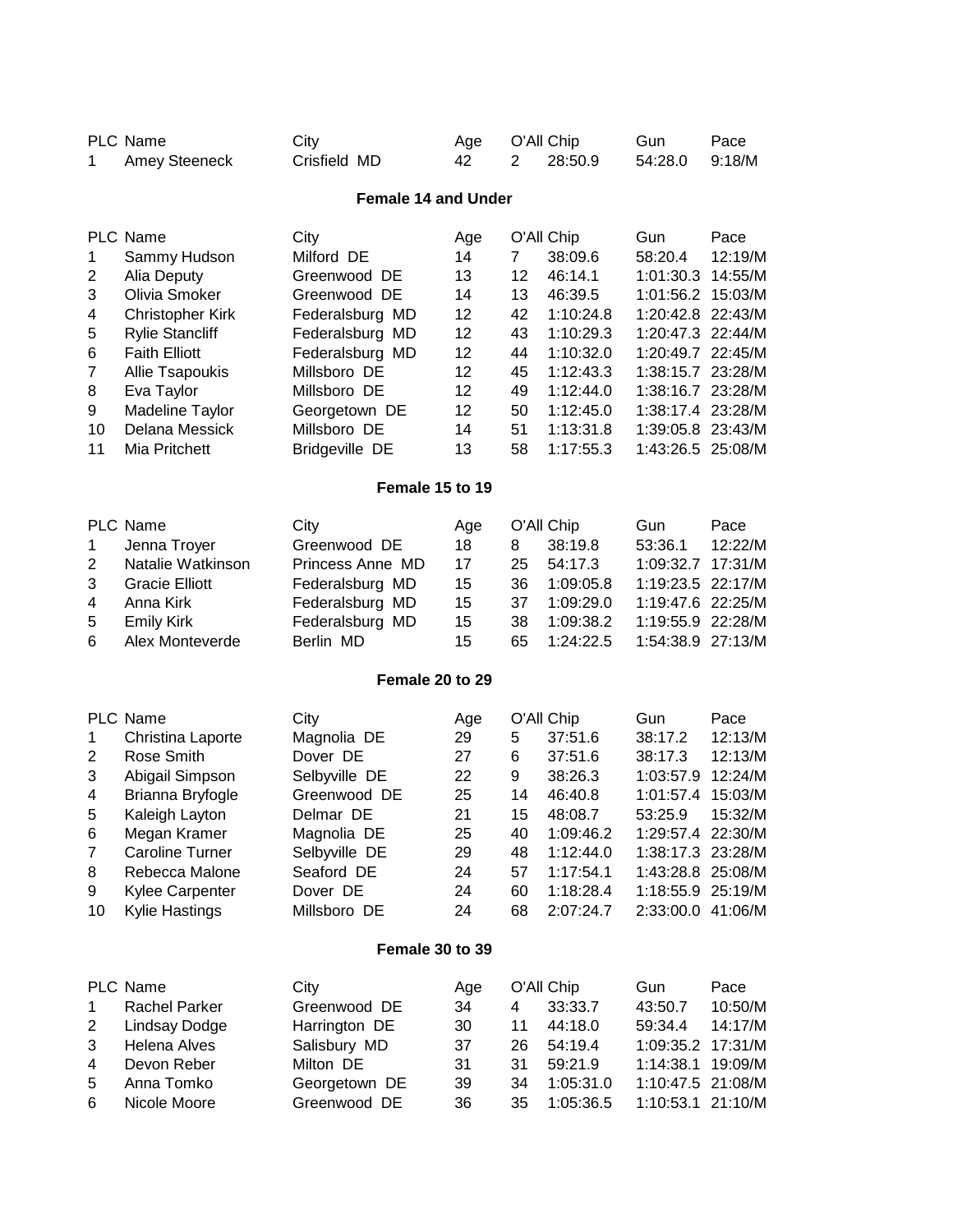| 7<br>8<br>9<br>10<br>11<br>12<br>13                                                               | Jenny Taylor<br>Paige Taylor<br><b>Heather Walker</b><br>Sandra Chambers<br>Jenn Tribbett<br><b>Becky Kemens</b><br>Noelle Babilya                                                                                                                               | Georgetown DE<br>Millsboro DE<br>Milton DE<br>Millsboro DE<br>Seaford DE<br>Ridgely MD<br>Newark DE                                                                                                                      | 37<br>31<br>34<br>39<br>32<br>38<br>32                                                  | 46<br>47<br>52<br>53<br>59<br>63<br>67                                          | 1:12:43.3<br>1:12:43.6<br>1:15:07.0<br>1:15:07.7<br>1:18:25.4<br>1:22:27.6<br>1:38:17.9                                                                                          | 1:38:17.2 23:28/M<br>1:38:16.8 23:28/M<br>1:40:41.5 24:14/M<br>1:40:42.7 24:14/M<br>1:18:53.2 25:18/M<br>1:56:12.8 26:36/M<br>2:03:55.4 31:43/M                                                                   |                                                                                                                   |
|---------------------------------------------------------------------------------------------------|------------------------------------------------------------------------------------------------------------------------------------------------------------------------------------------------------------------------------------------------------------------|--------------------------------------------------------------------------------------------------------------------------------------------------------------------------------------------------------------------------|-----------------------------------------------------------------------------------------|---------------------------------------------------------------------------------|----------------------------------------------------------------------------------------------------------------------------------------------------------------------------------|-------------------------------------------------------------------------------------------------------------------------------------------------------------------------------------------------------------------|-------------------------------------------------------------------------------------------------------------------|
|                                                                                                   |                                                                                                                                                                                                                                                                  | Female 40 to 49                                                                                                                                                                                                          |                                                                                         |                                                                                 |                                                                                                                                                                                  |                                                                                                                                                                                                                   |                                                                                                                   |
| 1<br>$\overline{c}$<br>3<br>4<br>5<br>6<br>$\overline{7}$<br>8<br>9<br>10<br>11<br>12<br>13<br>14 | <b>PLC Name</b><br><b>Ginger Outten</b><br>Rebecca Righter<br>Lorie Tolson<br>Sabrina Bleech<br>Jennifer Rohe<br>Theresa McDuffie<br>Katie Hudson<br><b>Ashley Bidel</b><br>Sarah Kirk<br>Tanya Koch<br>Lisa Stetler<br>Emma Adams<br>Donna Wood<br>Leslie Barry | City<br>Harrington DE<br>Salisbury MD<br>Preston MD<br>Salisbury MD<br>Dagsboro DE<br>Lewes DE<br>Milford DE<br>Rehoboth Beach DE<br>Federalsburg MD<br>Magnolia DE<br>Lewes DE<br>Seaford DE<br>Preston MD<br>Delmar MD | Age<br>46<br>43<br>45<br>41<br>49<br>41<br>44<br>42<br>44<br>40<br>46<br>42<br>43<br>41 | 3<br>18<br>19<br>20<br>22<br>27<br>28<br>30<br>32<br>33<br>39<br>61<br>62<br>64 | O'All Chip<br>30:46.2<br>49:27.7<br>51:37.7<br>52:48.6<br>52:49.5<br>54:20.9<br>54:21.5<br>59:17.1<br>1:05:29.6<br>1:05:30.7<br>1:09:41.2<br>1:18:34.0<br>1:22:27.2<br>1:24:19.9 | Gun<br>56:18.0<br>49:53.9<br>1:01:53.9<br>53:15.8<br>53:17.5<br>1:14:33.9<br>1:14:33.8<br>1:14:33.6<br>1:15:48.3<br>1:10:47.7 21:08/M<br>1:29:52.9<br>1:19:00.7 25:21/M<br>1:56:12.8 26:36/M<br>1:54:35.4 27:12/M | Pace<br>9:56/M<br>15:57/M<br>16:39/M<br>17:02/M<br>17:02/M<br>17:32/M<br>17:32/M<br>19:07/M<br>21:08/M<br>22:29/M |
| 15                                                                                                | Mimi Kramer                                                                                                                                                                                                                                                      | Magnolia DE<br>Female 50 to 59                                                                                                                                                                                           | 49                                                                                      | 66                                                                              | 1:25:23.2                                                                                                                                                                        | 1:45:34.8 27:33/M                                                                                                                                                                                                 |                                                                                                                   |
| 1<br>$\overline{2}$<br>3<br>4<br>5<br>6<br>$\overline{7}$<br>8                                    | <b>PLC Name</b><br>Carol Walston<br>Jerry Wright<br>Sabine Sayler<br>Penni Nichols<br><b>Tina Doak</b><br>Jennifer Hochrein<br><b>Beth Fritzeen</b><br>Laura Burke                                                                                               | City<br>Parsonsburg MD<br>Parsonsburg MD<br>Salisbury MD<br>Salisbury MD<br>Parsonsburg MD<br>Milton DE<br>Lewes DE<br>Lewes DE                                                                                          | Age<br>57<br>58<br>53<br>53<br>59<br>53<br>54<br>52                                     | 16<br>17<br>21<br>23<br>29<br>41<br>54<br>56                                    | O'All Chip<br>49:25.6<br>49:27.0<br>52:48.6<br>52:54.0<br>57:13.0<br>1:09:50.9<br>1:17:28.5<br>1:17:31.1                                                                         | Gun<br>49:52.4<br>49:53.1<br>53:15.9<br>53:21.9<br>57:40.0<br>1:30:02.8<br>1:37:41.7 25:00/M<br>1:37:44.8 25:00/M                                                                                                 | Pace<br>15:57/M<br>15:57/M<br>17:02/M<br>17:04/M<br>18:27/M<br>22:32/M                                            |
|                                                                                                   |                                                                                                                                                                                                                                                                  | Female 60 and Over                                                                                                                                                                                                       |                                                                                         |                                                                                 |                                                                                                                                                                                  |                                                                                                                                                                                                                   |                                                                                                                   |
| 1<br>2<br>3                                                                                       | PLC Name<br>Eileen Corrigan<br>Jo Hendon<br>Nancy Beaumont                                                                                                                                                                                                       | City<br>Milford DE<br>Reston VA<br>Lewes DE                                                                                                                                                                              | Age<br>65<br>64<br>64                                                                   | 10<br>24<br>55                                                                  | O'All Chip<br>43:54.9<br>54:16.6<br>1:17:30.0                                                                                                                                    | Gun<br>54:11.0<br>1:04:32.9 17:31/M<br>1:37:43.8 25:00/M                                                                                                                                                          | Pace<br>14:10/M                                                                                                   |
|                                                                                                   |                                                                                                                                                                                                                                                                  | <b>Male Open Champion</b>                                                                                                                                                                                                |                                                                                         |                                                                                 |                                                                                                                                                                                  |                                                                                                                                                                                                                   |                                                                                                                   |
| 1.                                                                                                | PLC Name<br>Coleman Woodard                                                                                                                                                                                                                                      | City<br>Georgetown DE                                                                                                                                                                                                    | Age<br>16                                                                               | $\mathbf 1$                                                                     | O'All Chip<br>23:37.5                                                                                                                                                            | Gun<br>24:01.7                                                                                                                                                                                                    | Pace<br>7:37/M                                                                                                    |

**Male Masters Champion**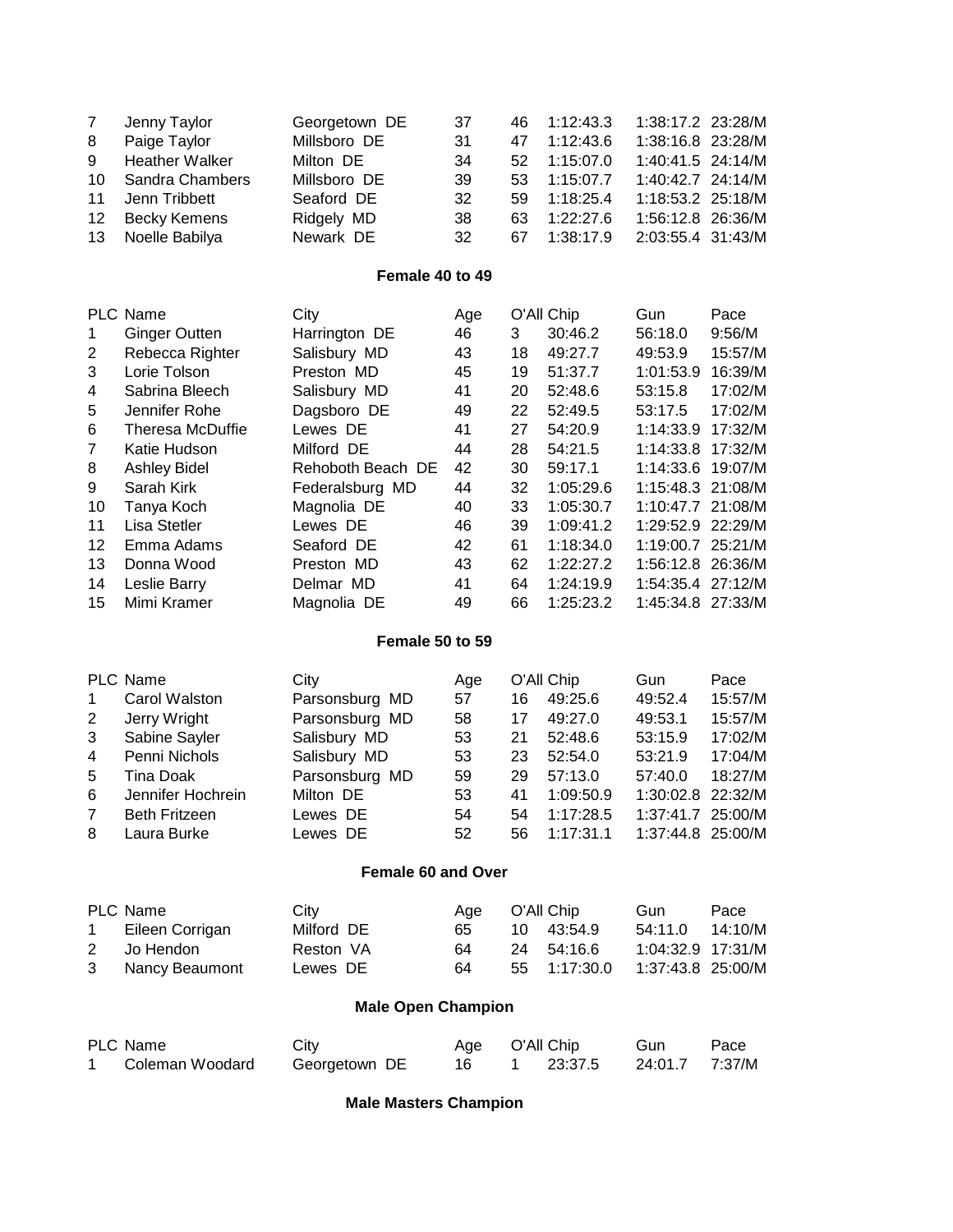| 1                                                                                                      | Kip Melson                                                                                                                                                                                                                                                                                                                                                                                                                                                                                                                                                                                                                                                                                                                                                                                                                                                                                                                                                                                                                                                                                                                                                                                                                                                                                                                                                                                                                                                                                                                                                                                                                                                                                                                                                                                                                                                                                                                                                                                                                                                                                                                                                                                                                                                                                                                                                                                                                                                                                                                                                                                                                                                                                                                                                                                                                                                                                         | City<br>Pocomoke City MD  | Age<br>55 | 5        | 28:55.6            | Gun<br>54:28.0     | Pace<br>9:20/M                                                                                                                                                                           |  |  |
|--------------------------------------------------------------------------------------------------------|----------------------------------------------------------------------------------------------------------------------------------------------------------------------------------------------------------------------------------------------------------------------------------------------------------------------------------------------------------------------------------------------------------------------------------------------------------------------------------------------------------------------------------------------------------------------------------------------------------------------------------------------------------------------------------------------------------------------------------------------------------------------------------------------------------------------------------------------------------------------------------------------------------------------------------------------------------------------------------------------------------------------------------------------------------------------------------------------------------------------------------------------------------------------------------------------------------------------------------------------------------------------------------------------------------------------------------------------------------------------------------------------------------------------------------------------------------------------------------------------------------------------------------------------------------------------------------------------------------------------------------------------------------------------------------------------------------------------------------------------------------------------------------------------------------------------------------------------------------------------------------------------------------------------------------------------------------------------------------------------------------------------------------------------------------------------------------------------------------------------------------------------------------------------------------------------------------------------------------------------------------------------------------------------------------------------------------------------------------------------------------------------------------------------------------------------------------------------------------------------------------------------------------------------------------------------------------------------------------------------------------------------------------------------------------------------------------------------------------------------------------------------------------------------------------------------------------------------------------------------------------------------------|---------------------------|-----------|----------|--------------------|--------------------|------------------------------------------------------------------------------------------------------------------------------------------------------------------------------------------|--|--|
|                                                                                                        | <b>PLC Name</b><br>O'All Chip<br><b>Male 14 and Under</b><br><b>PLC Name</b><br>City<br>O'All Chip<br>Gun<br>Age<br>$\overline{2}$<br>13<br>27:27.0<br>52:58.3<br>George Yoder<br>Greenwood DE<br>10<br>13<br>56:11.1<br><b>Christian Outten</b><br>Harrington DE<br>30:39.9<br>13<br>17<br>32:30.1<br>47:44.9<br><b>Gunner Rogers</b><br>Georgetown DE<br>14<br>22<br>49:26.1<br><b>Drake Rogers</b><br>Georgetown DE<br>34:11.6<br>12<br>27<br><b>Blake Mast</b><br>53:29.0<br>Greenwood DE<br>38:13.1<br>34<br>Frankford DE<br>13<br>41:49.7<br>57:04.2<br><b>Trax Rogers</b><br>Federalsburg MD<br>14<br>58<br>1:09:24.3<br>1:19:41.5<br>Daniel McBroom<br><b>Bridgeville DE</b><br>13<br>63<br>1:14:40.8<br>1:40:12.7<br><b>Trenton Tempel</b><br>1:54:28.4<br>Delmar MD<br>13<br>66<br>1:24:12.5<br>Logan Barry<br><b>Male 15 to 19</b><br><b>PLC Name</b><br>O'All Chip<br>City<br>Gun<br>Age<br>Luis Sanchez<br>18<br>3<br>27:59.7<br>43:17.1<br>Georgetown DE<br><b>Luke Chisenhall</b><br>Greenwood DE<br>16<br>4<br>28:45.3<br>48:57.4<br>18<br>6<br>29:20.2<br>49:32.5<br>Luke Biggs<br>Greenwood DE<br>15<br>$\overline{7}$<br><b>Matthew Chisenhall</b><br>Greenwood DE<br>29:32.4<br>49:44.4<br>16<br>8<br>Jackson Merritt<br>30:02.9<br>30:27.6<br>Georgetown DE<br>9<br>Frankford DE<br>15<br>30:29.8<br>30:54.2<br>Luke Maloney<br>15<br>Frankford DE<br>11<br>31:09.4<br>Kagan Rogers<br>30:44.9<br>16<br>42:27.5<br>Carl Stump<br>Seaford DE<br>16<br>32:12.1<br>Landon Hudson<br>Milford DE<br>15<br>18<br>32:33.8<br>52:45.6<br>15<br>26<br>37:10.3<br>57:23.1<br><b>Brady Biggs</b><br>Greenwood DE<br>16<br>31<br><b>Braedon Higbee</b><br>40:05.5<br>50:22.0<br>Dover DE<br>16<br>Owen Lavallee<br>Milford DE<br>33<br>41:28.4<br>1:01:41.2<br>17<br>36<br>41:54.9<br>1:02:08.4<br>Ej Tennefoss<br>Greenwood DE<br>17<br>37<br>41:57.7<br>1:02:10.3<br><b>Dustin Cramer</b><br>Greenwood DE<br>15<br>39<br>53:26.6<br><b>Bryce Willey</b><br>Federalsburg MD<br>43:09.9<br>Cole Tolson<br>17<br>40<br>43:34.5<br>Preston MD<br>53:50.4<br>John Wilhelm<br>15<br>41<br>43:39.4<br>Milton DE<br>1:03:53.0<br>44:35.0<br>1:04:48.1<br>Josiah Swartzentruber<br>43<br>Greenwood DE<br>16<br>Jeffrey Brummitt<br>Princess Anne MD<br>17<br>50<br>54:16.5<br>1:09:32.0<br>Jeremiah Schrock<br>15<br>1:19:17.8 22:16/M<br>Federalsburg MD<br>57<br>1:09:01.0<br>1:19:45.7 22:25/M<br><b>Andrew Baker</b><br>Federalsburg MD<br>15<br>59<br>1:09:29.0<br>1:20:52.7 22:46/M<br>Federalsburg MD<br>15<br>1:10:35.4<br><b>Ryan Scott</b><br>60<br>Male 20 to 29<br>PLC Name<br>O'All Chip<br>Gun<br>City<br>Age<br>12<br>31:14.1<br>46:31.8<br>Gustavo Mazariegos<br>Georgetown DE<br>25<br>23<br>33:10.8<br><b>Elizer Arrager</b><br>Georgetown DE<br>19<br>48:28.1<br>Ryan Kramer<br>Magnolia DE<br>20<br>29<br>39:24.4<br>59:35.7<br>26<br>35<br>41:51.7<br>Lewes DE<br>1:02:05.8 |                           |           |          |                    |                    |                                                                                                                                                                                          |  |  |
| $\mathbf{1}$<br>$\overline{2}$<br>3<br>4<br>5<br>6<br>7<br>8<br>9                                      |                                                                                                                                                                                                                                                                                                                                                                                                                                                                                                                                                                                                                                                                                                                                                                                                                                                                                                                                                                                                                                                                                                                                                                                                                                                                                                                                                                                                                                                                                                                                                                                                                                                                                                                                                                                                                                                                                                                                                                                                                                                                                                                                                                                                                                                                                                                                                                                                                                                                                                                                                                                                                                                                                                                                                                                                                                                                                                    |                           |           |          |                    |                    | Pace<br>8:51/M<br>9:54/M<br>10:29/M<br>11:02/M<br>12:20/M<br>13:30/M<br>22:23/M<br>24:05/M<br>27:10/M                                                                                    |  |  |
|                                                                                                        |                                                                                                                                                                                                                                                                                                                                                                                                                                                                                                                                                                                                                                                                                                                                                                                                                                                                                                                                                                                                                                                                                                                                                                                                                                                                                                                                                                                                                                                                                                                                                                                                                                                                                                                                                                                                                                                                                                                                                                                                                                                                                                                                                                                                                                                                                                                                                                                                                                                                                                                                                                                                                                                                                                                                                                                                                                                                                                    |                           |           |          |                    |                    |                                                                                                                                                                                          |  |  |
| 1<br>2<br>3<br>4<br>5<br>6<br>$\overline{7}$<br>8<br>9<br>10<br>11<br>12<br>13<br>14<br>15<br>16<br>17 |                                                                                                                                                                                                                                                                                                                                                                                                                                                                                                                                                                                                                                                                                                                                                                                                                                                                                                                                                                                                                                                                                                                                                                                                                                                                                                                                                                                                                                                                                                                                                                                                                                                                                                                                                                                                                                                                                                                                                                                                                                                                                                                                                                                                                                                                                                                                                                                                                                                                                                                                                                                                                                                                                                                                                                                                                                                                                                    |                           |           |          |                    |                    | Pace<br>9:02/M<br>9:17/M<br>9:28/M<br>9:32/M<br>9:42/M<br>9:50/M<br>9:55/M<br>10:23/M<br>10:30/M<br>11:59/M<br>12:56/M<br>13:23/M<br>13:31/M<br>13:32/M<br>13:55/M<br>14:03/M<br>14:05/M |  |  |
| 18<br>19<br>20<br>21<br>22                                                                             |                                                                                                                                                                                                                                                                                                                                                                                                                                                                                                                                                                                                                                                                                                                                                                                                                                                                                                                                                                                                                                                                                                                                                                                                                                                                                                                                                                                                                                                                                                                                                                                                                                                                                                                                                                                                                                                                                                                                                                                                                                                                                                                                                                                                                                                                                                                                                                                                                                                                                                                                                                                                                                                                                                                                                                                                                                                                                                    |                           |           |          |                    |                    | 14:23/M<br>17:31/M                                                                                                                                                                       |  |  |
|                                                                                                        |                                                                                                                                                                                                                                                                                                                                                                                                                                                                                                                                                                                                                                                                                                                                                                                                                                                                                                                                                                                                                                                                                                                                                                                                                                                                                                                                                                                                                                                                                                                                                                                                                                                                                                                                                                                                                                                                                                                                                                                                                                                                                                                                                                                                                                                                                                                                                                                                                                                                                                                                                                                                                                                                                                                                                                                                                                                                                                    |                           |           |          |                    |                    |                                                                                                                                                                                          |  |  |
| 1<br>$\overline{c}$<br>3<br>4<br>5<br>6                                                                | Ryan Burke<br>Ayden Gonzalez<br><b>Richie Wright</b>                                                                                                                                                                                                                                                                                                                                                                                                                                                                                                                                                                                                                                                                                                                                                                                                                                                                                                                                                                                                                                                                                                                                                                                                                                                                                                                                                                                                                                                                                                                                                                                                                                                                                                                                                                                                                                                                                                                                                                                                                                                                                                                                                                                                                                                                                                                                                                                                                                                                                                                                                                                                                                                                                                                                                                                                                                               | Delmar DE<br>Salisbury MD | 22<br>22  | 44<br>46 | 48:02.9<br>49:17.6 | 53:20.3<br>49:44.3 | Pace<br>10:05/M<br>10:42/M<br>12:43/M<br>13:30/M<br>15:30/M<br>15:54/M                                                                                                                   |  |  |